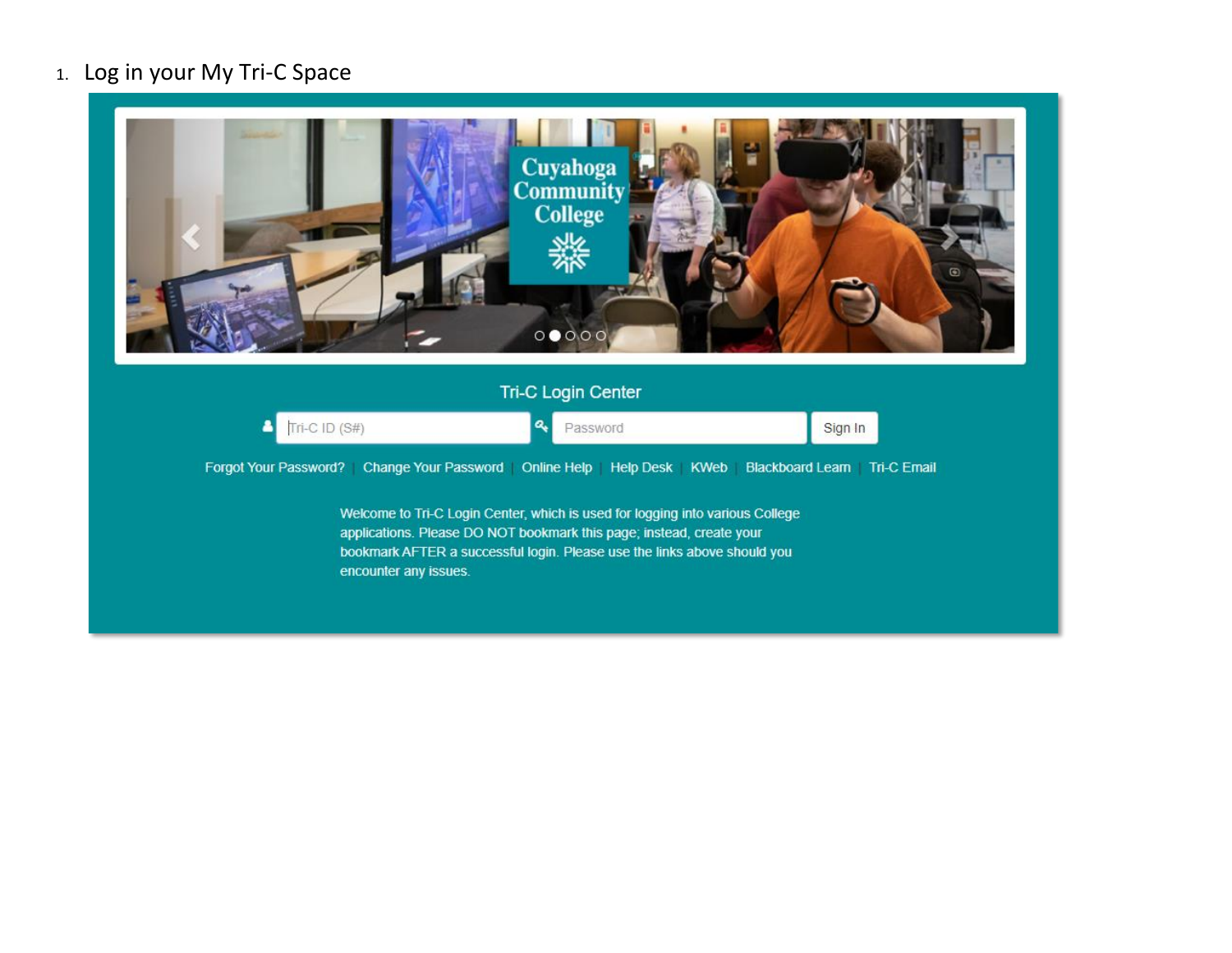## 2. Once Logged into my.tri-c.edu, click the three lines in the upper left-hand corner

| Cuyahoga<br>Community<br>College<br>Sig                           |                                     |                                                                                                        |                                           |                    |                                                                                                                        |                            |                        | D                                                                      |
|-------------------------------------------------------------------|-------------------------------------|--------------------------------------------------------------------------------------------------------|-------------------------------------------|--------------------|------------------------------------------------------------------------------------------------------------------------|----------------------------|------------------------|------------------------------------------------------------------------|
| Have questions on the new my Tri-C space<br>Experience?<br>1 of 5 | Faculty and Staff FAQ<br>$2$ of $5$ | Have questions on the new my Tri-C space<br>Experience?                                                | Student FAQ                               | 3 of 5             | For assistance with my Tri-C space or any College<br>system, please click the link below<br>Customer Care Tech Support |                            | 4 of 5                 | Learn more about the 2022 Combined Campaign.<br>2022 Combined Campaign |
| <b>Employee Dashboard</b>                                         | 興<br>$\ddot{\ddot{\cdot}}$          | <b>Blackboard Learn</b><br>Blackboard<br>learn:<br>Log In<br>My Online Readiness Experience (M.O.R.E.) | 圓<br>$\vdots$<br><b>Student Resources</b> | <b>Banner</b>      | $\ddot{z}$                                                                                                             | 員                          | My Tri-C Smart (ARGOS) | 圓                                                                      |
| Webex                                                             | 圓<br>$\pm$                          | One Record / OnBase                                                                                    | Д<br>$\ddot{z}$                           | Email & Office 365 |                                                                                                                        | $\blacksquare$<br>$\vdots$ | <b>DegreeWorks</b>     | П<br>÷                                                                 |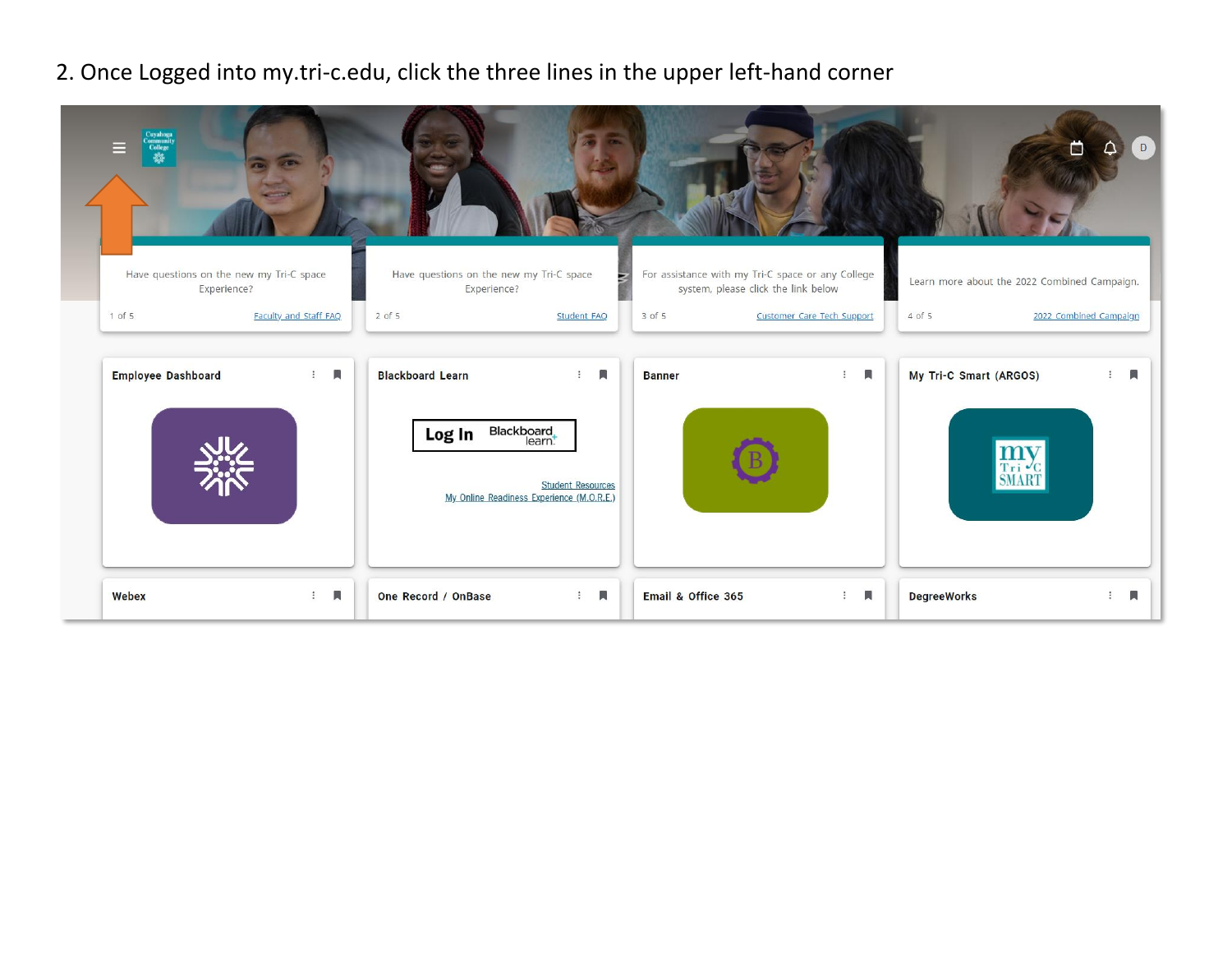3. After clicking the three lines, a pop out will show from the left. A new menu will show – click "Discover"

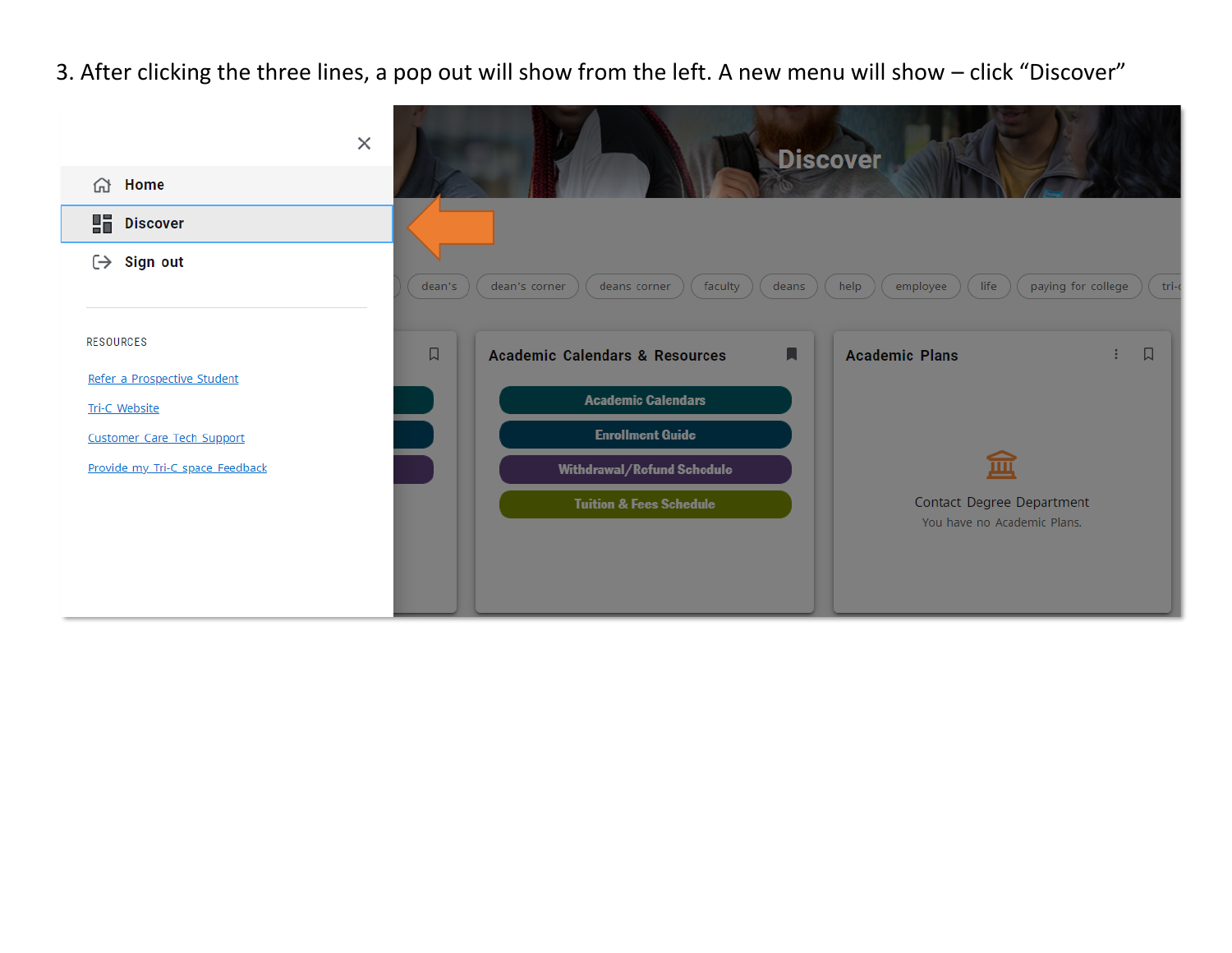4. The screen will reload to the "Discover" screen. This screen allows you to search *all cards* that you can add to your personal home screen.

In the search bar in the upper left-hand corner, type "Early Alert", and hit enter.

| $\begin{tabular}{c} Cuyahoga \\ \hline Community \\ College \\ \hline \end{tabular}$<br>Ξ |                                                   | <b>Discover</b>                                          | (D)<br>m<br>$\triangle$                                                   |
|-------------------------------------------------------------------------------------------|---------------------------------------------------|----------------------------------------------------------|---------------------------------------------------------------------------|
| Q Early Alert<br>$\times$                                                                 |                                                   |                                                          |                                                                           |
| default<br>student<br>dean<br>work tools<br>dean's                                        | dean's corner<br>deans<br>deans corner<br>faculty | life<br>help<br>paying for college<br>employee           | tri-c<br>tri-c life<br>office<br>$\langle$ $\rangle$<br>pay<br>assessment |
| $\Box$<br>AAUP / JFSC                                                                     | 圓<br><b>Academic Calendars &amp; Resources</b>    | $\Box$<br>$\ddot{z}$<br><b>Academic Plans</b>            | 興<br><b>Academic Records</b>                                              |
| AAUP/JFSC                                                                                 | <b>Academic Calendars</b>                         |                                                          | <b>Request Transcripts (Official)</b>                                     |
| <b>Local AAUP Chapter</b>                                                                 | <b>Enrollment Guide</b>                           |                                                          | <b>View Transcripts (Unofficial)</b>                                      |
| <b>JFSC</b>                                                                               | Withdrawal/Refund Schedule                        | 血                                                        | <b>FERPA Request</b>                                                      |
|                                                                                           | <b>Tuition &amp; Fees Schedule</b>                | Contact Degree Department<br>You have no Academic Plans. | <b>Change Major</b>                                                       |
|                                                                                           |                                                   |                                                          | <b>Enrollment Verification</b>                                            |
|                                                                                           |                                                   |                                                          |                                                                           |
|                                                                                           |                                                   |                                                          |                                                                           |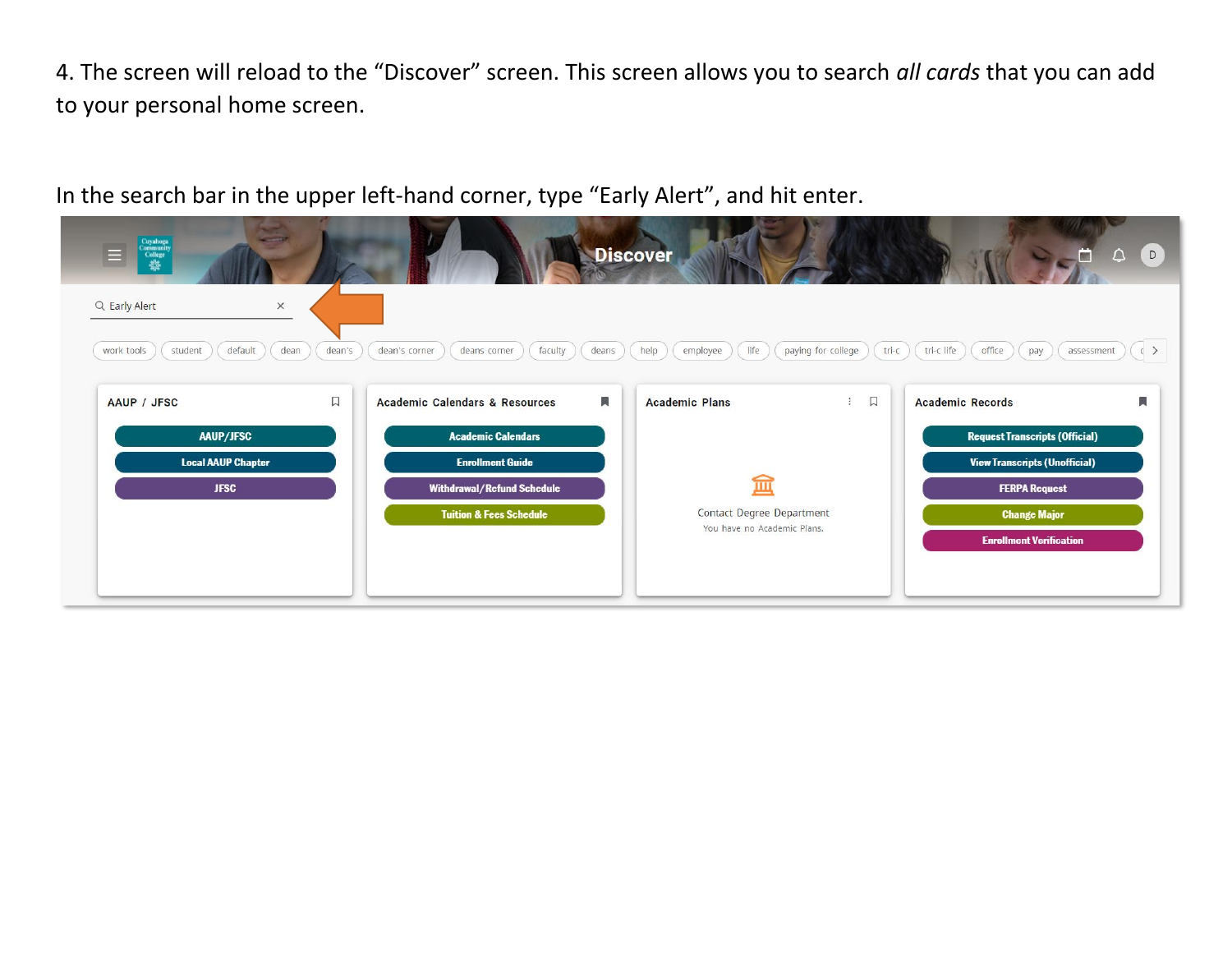5. Two cards will show that have "Early Alert" as an option. One specifically for Early Alerts, and one that has the option under the "Faculty Grading" card. Click Early Alert.



PS - Save the one you prefer to your home screen by clicking the ribbon.

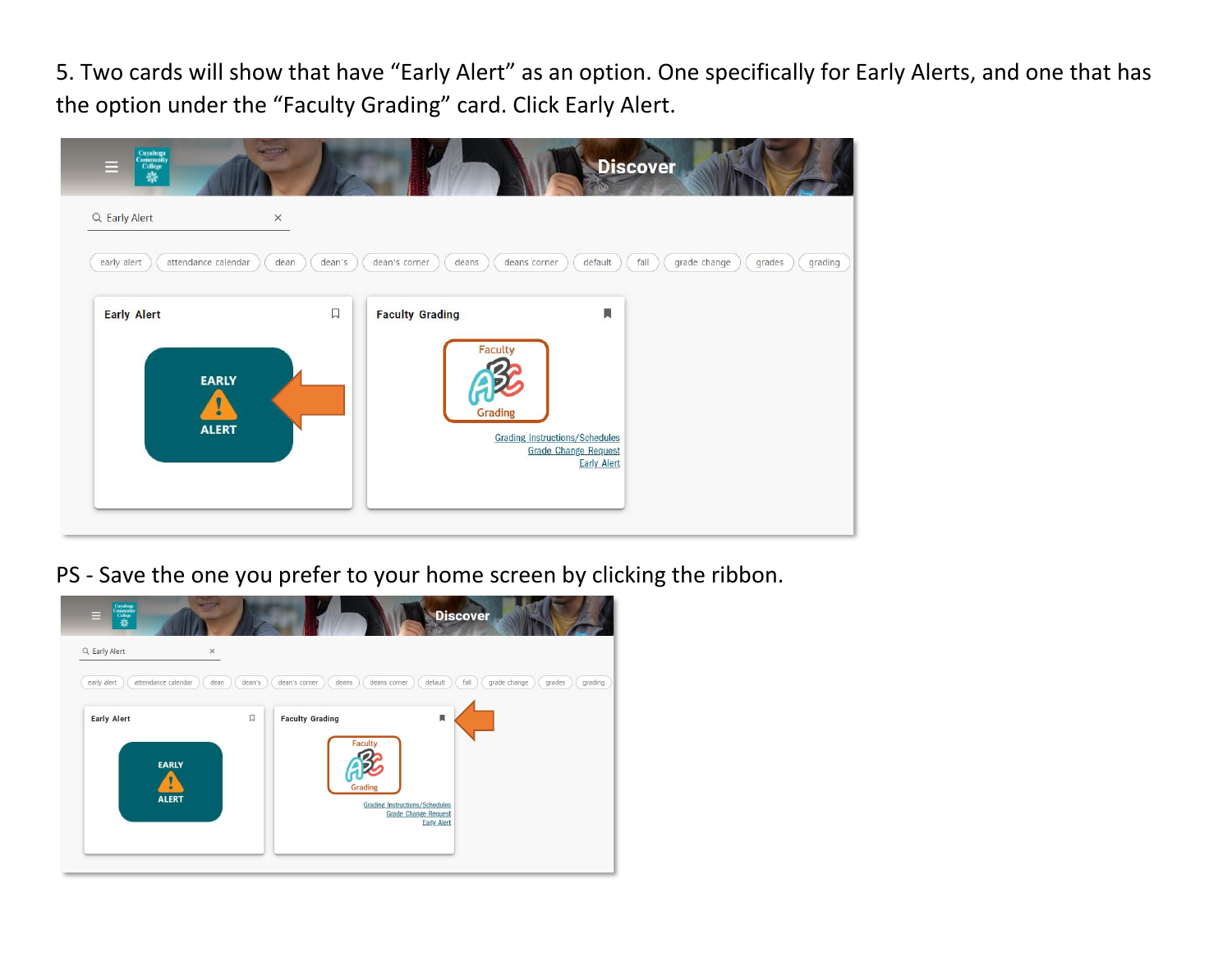## 6. A new browser tab will open - from here you be able to submit the student from your class.

| Cuyahoga<br>Community<br><b>College</b>                                                                                                                            | <b>STOMP EARLY ALERT REFERRAL</b>                                                                                                                                                                                                                                                                                                                                                                                                                                                                                                                                                                                                                                                                                                                                                                    |
|--------------------------------------------------------------------------------------------------------------------------------------------------------------------|------------------------------------------------------------------------------------------------------------------------------------------------------------------------------------------------------------------------------------------------------------------------------------------------------------------------------------------------------------------------------------------------------------------------------------------------------------------------------------------------------------------------------------------------------------------------------------------------------------------------------------------------------------------------------------------------------------------------------------------------------------------------------------------------------|
|                                                                                                                                                                    | In the event of an emergency or if there is a possibility that a student may harm themselves or others Dial 4911 IMMEDIATELY                                                                                                                                                                                                                                                                                                                                                                                                                                                                                                                                                                                                                                                                         |
| who may be struggling with:<br>* Attendance<br>* Academic Performance<br>* Online Participation<br>* Challenging Personal/Life Circumstances<br>* General Concerns | Please complete this form to help the Early Alert Team best serve you and your student. Thank you for using the Early Alert Referral Form to<br>help our students. Your participation is critical to student success. We strongly encourage Faculty and Staff to use this form for any student                                                                                                                                                                                                                                                                                                                                                                                                                                                                                                       |
| <b>EARLY ALERT REFERRAL</b>                                                                                                                                        |                                                                                                                                                                                                                                                                                                                                                                                                                                                                                                                                                                                                                                                                                                                                                                                                      |
|                                                                                                                                                                    | Early Alerts provide critical information on student success. When you submit an Early Alert you will receive an email confirmation. A<br>member of the Early Alert team will then attempt to follow up directly with the student through a variety of methods, including email,<br>phone calls and direct outreach. While we cannot quarantee success with every student, we will work hard to contact students in a<br>timely manner in order to give them a chance to get back on the path to success in your class. If this is a behavioral concern please fill<br>out the Incident Report form by clicking on this link Student Concern Reporting Form C. Additionally, it is recommended that you use<br>Microsoft Edge, Google Chrome or Firefox as your browser when submitting this report. |
|                                                                                                                                                                    | Enable additional features by logging in. C'                                                                                                                                                                                                                                                                                                                                                                                                                                                                                                                                                                                                                                                                                                                                                         |
| Your full name:                                                                                                                                                    | ▣                                                                                                                                                                                                                                                                                                                                                                                                                                                                                                                                                                                                                                                                                                                                                                                                    |
| Your position/title:                                                                                                                                               |                                                                                                                                                                                                                                                                                                                                                                                                                                                                                                                                                                                                                                                                                                                                                                                                      |
|                                                                                                                                                                    |                                                                                                                                                                                                                                                                                                                                                                                                                                                                                                                                                                                                                                                                                                                                                                                                      |

After you fill out the information, you can select the feedback issues.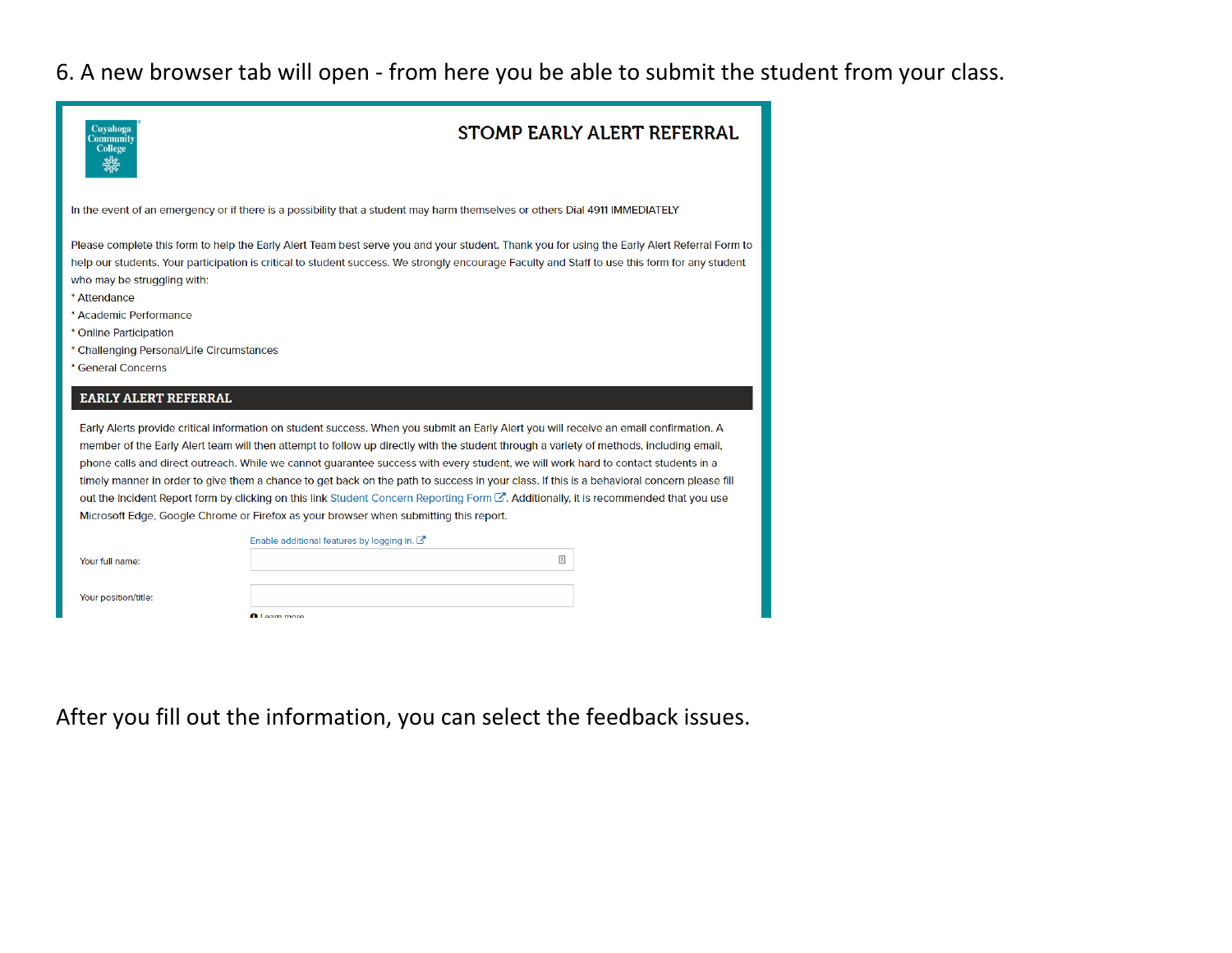7. Here, you will select the feedback/issues that the student is having in your class, along with the option for recommendations, which would aid the student. You can also add comments about the issue(s) to give better detail to the administration what is going on. Please know that more than one issue can be selected.

|                       | In identifying your area(s) of concern please check all that apply (Required) |
|-----------------------|-------------------------------------------------------------------------------|
|                       | $\Box$ Sudden change in performance                                           |
|                       | $\Box$ Habitual tardiness                                                     |
|                       | $\Box$ Incomplete/Late assignments                                            |
|                       | □ Avoids participation                                                        |
|                       | $\Box$ Lack of motivation                                                     |
|                       | $\Box$ Lacking basic skills/background for the course                         |
| □ Grammar             |                                                                               |
|                       | □ Personal Counseling                                                         |
|                       | □ Poor test taking ability                                                    |
|                       | □ technology /connectivity issues                                             |
|                       | $\Box$ Connection to potential financial resources                            |
|                       | □ Failing grades on assignments, quizzes or tests                             |
|                       | $\Box$ Does not complete assignments, quizzes or tests                        |
|                       | $\Box$ Difficulty adapting to classroom expectations                          |
|                       | □ Unsatisfactory progress                                                     |
|                       | □ Excessive absences                                                          |
| □ Poor study habits   |                                                                               |
| $\Box$ Writing skills |                                                                               |
|                       | □ Academic Counseling                                                         |
|                       | □ Emotional distress                                                          |
| $\Box$ Other          |                                                                               |

is concerning, please submit this referral promptly. Please make sure you attempt to contact this student prior to submitting this referral. (Required)